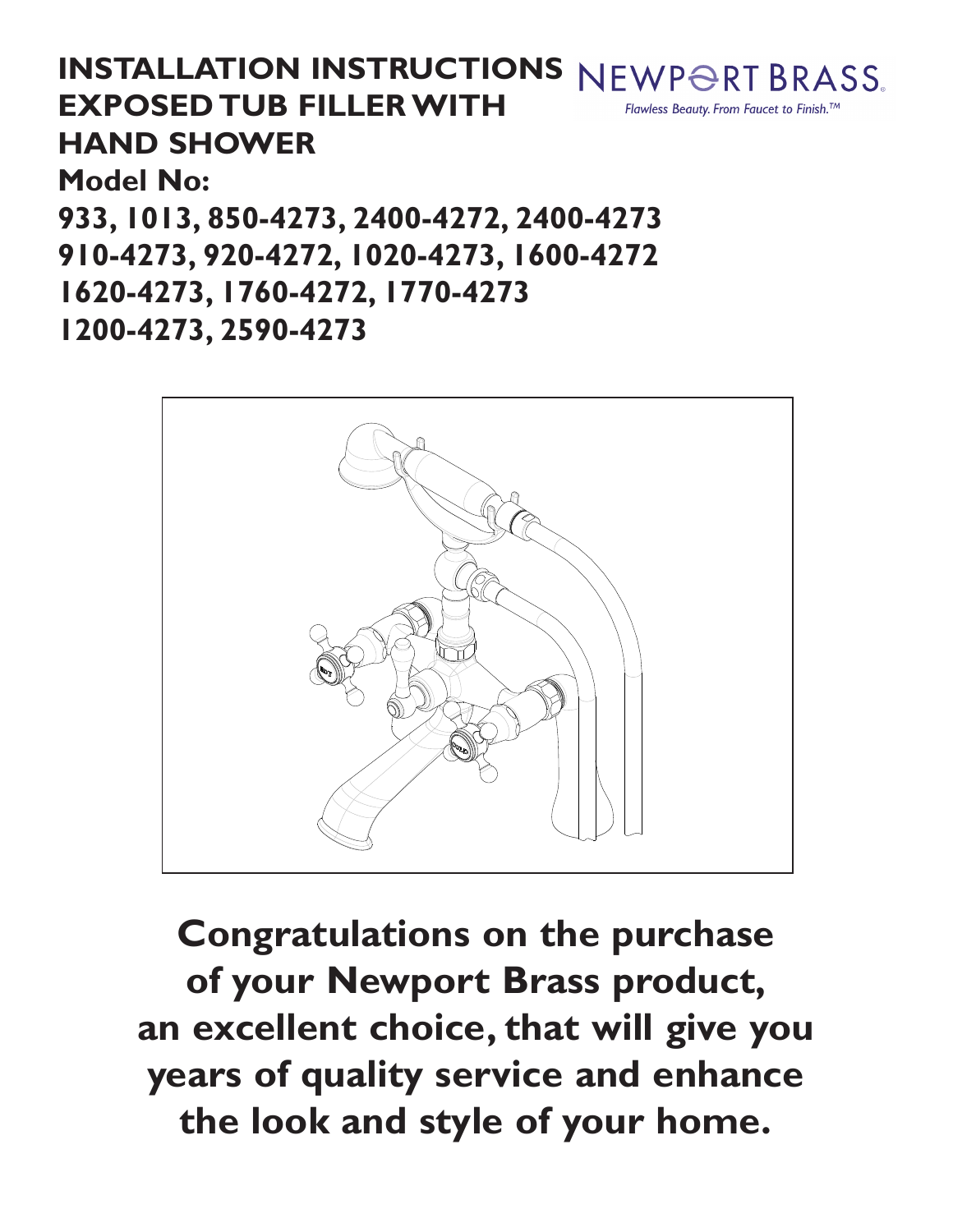## **Recommended Installation by a Professional Plumbing Contractor**

Note: The use of petroleum base plumbers putty on our products will nullify the warranty. We recommend the use of clear silicone sealing materials. Recommended deck hole 2  $@$   $@$  1.25 and 7 1/4" apart - center to center.

- 1. Place threaded SHANKS (1) through deck holes and fasten with steel WASHER (2), rubber WASHER (3) and mounting NUT (4). See Figure 1.
- 2.Thread hand shower RISER (5) to faucet BODY (6). See Figure 2.
- 3. Attach the flex HOSE (7) to RISER (5) and hand SHOWER (8). (Hand-tighten and secure each connection with a wrench 1/4 turn.) See Figure 3.
- 4. Connect hot/cold water supply to appropriate 3/4" NPSM valve BODY (6), utilize adapter 11068 if 3/4 NPT is required. Supply risers not included. See Figure 3. For exposed installation see Figure 4.
- 5. Check for leaks and make any final adjustments required.